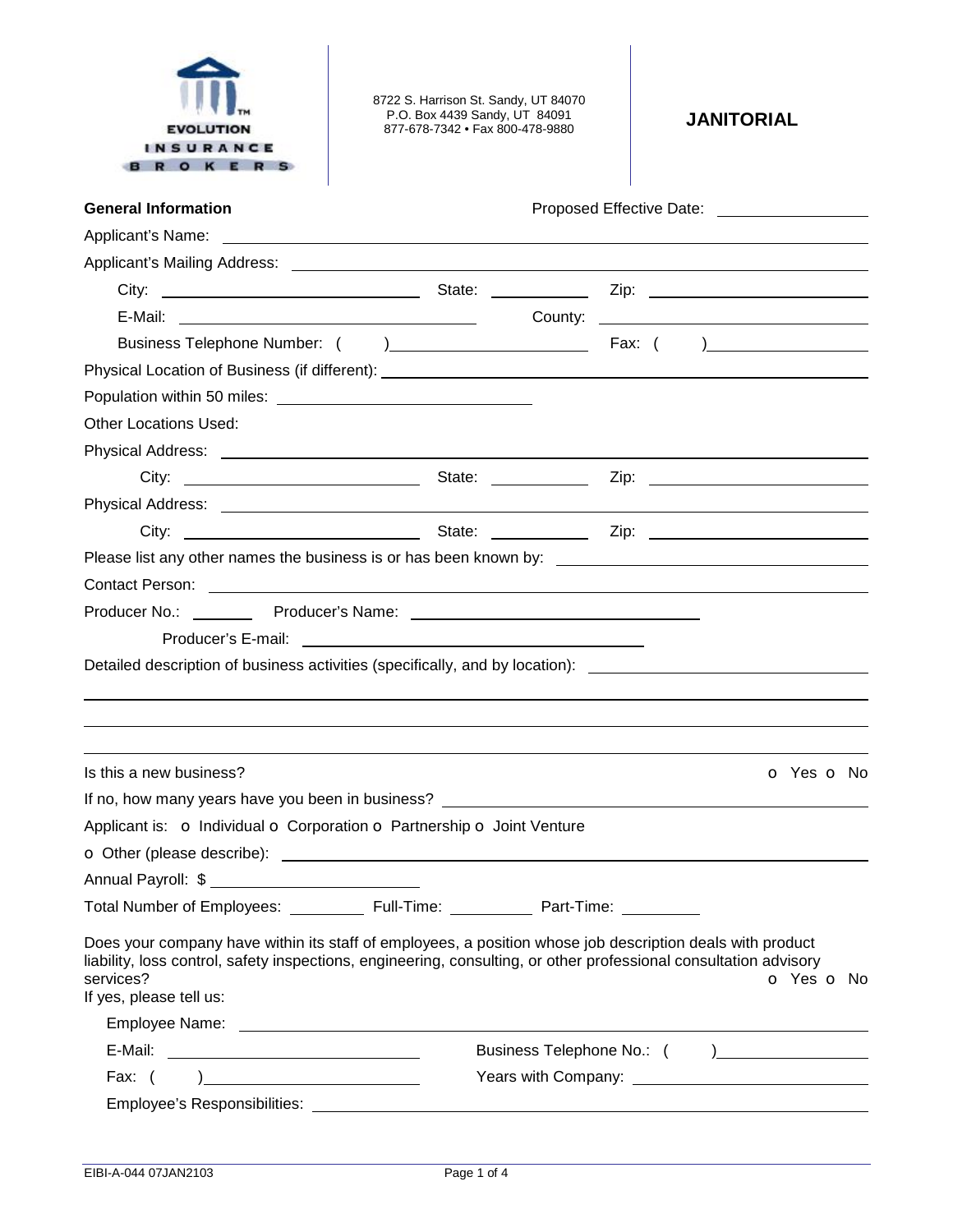## **1. Insurance History**

Who is your current insurance carrier (or your last if no current provider)? \_\_\_\_\_\_\_\_\_\_

Provide name(s) for all insurance companies that have provided Applicant insurance for the last three years:

|                        | Coverage: | Coverage: | Coverage: |
|------------------------|-----------|-----------|-----------|
| Company Name           |           |           |           |
| <b>Expiration Date</b> |           |           |           |
| <b>Annual Premium</b>  | Ψ         | Ψ         | Ψ         |

Has the Applicant or any predecessor or related person or entity ever had a claim? **o** Yes **o** No Attach a five year loss/claims history, including details. (REQUIRED)

Have you had any incident, event, occurrence, loss, or Wrongful Act which might give rise to a Claim covered by this Policy, prior to the inception of this Policy?

o Yes o No

If yes, please explain:

Has the Applicant, or anyone on the Applicant's behalf, attempted to place this risk in standard markets? **o** Yes **o** No.

If the standard markets are declining placement, please explain why:

# **2. Desired Insurance**

## **Limit of Liability - Professional Liability Coverage:**

### Per Act/Aggregate **Per Act/Aggregate** Per Person/Per Act/Aggregate

| $\circ$ | \$50,000/\$100,000    | $\circ$ | \$25,000/\$50,000/\$100,000     |
|---------|-----------------------|---------|---------------------------------|
| $\circ$ | \$150,000/\$300,000   | $\circ$ | \$75,000/\$150,000/\$300,000    |
| $\circ$ | \$250,000/\$1,000,000 | $\circ$ | \$100,000/\$250,000/\$1,000,000 |
| $\circ$ | \$500,000/\$1,000,000 | $\circ$ | \$250,000/\$500,000/\$1,000,000 |
| $\circ$ | Other:                | $\circ$ | Other:                          |

**Self-Insured Retention (SIR):** o \$1,000 (Minimum) o \$1,500 o \$2,500 o \$5,000 o \$10,000

# **3. Business Activities**

- 1. Number of non-operational employees (salesmen, collectors, messengers, drivers, draftsmen, clerical): \_\_\_\_\_\_
- 2. Payroll Breakdown:

| Operations Payroll -<br>Janitorial commercial      | Office and Clerical         | \$ |
|----------------------------------------------------|-----------------------------|----|
| Operations Payroll -<br>Fire and water restoration | Executive and<br>Management | \$ |
| Carpet installation and repair                     | <b>Outside Sales</b>        | æ  |
| Janitorial - residential                           | Other                       |    |

3. Business Operations Breakdown--Identify percentage of your business operations: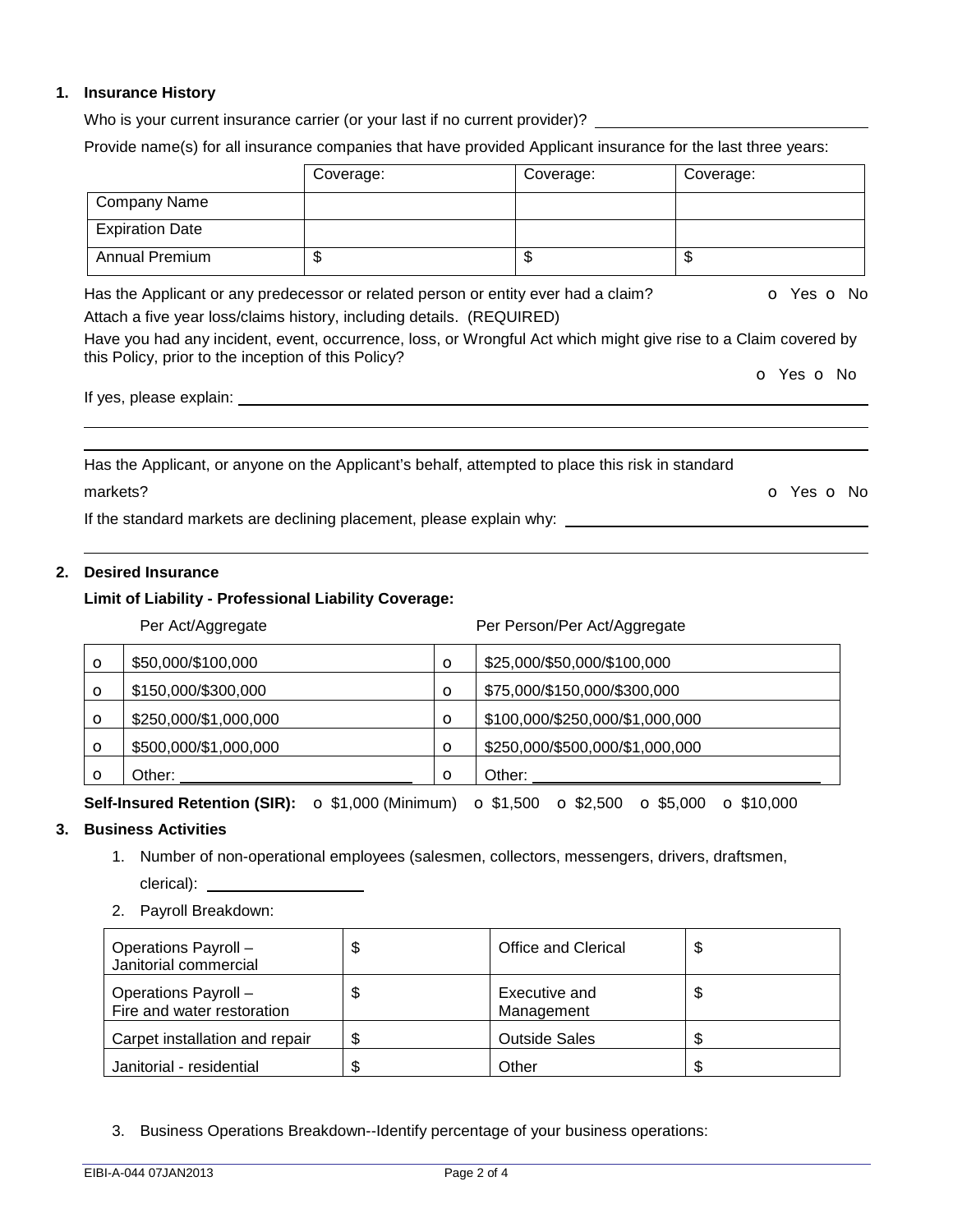|    |              |                         | Commercial - not over 2 stories                                                                                | $\frac{0}{0}$ |                             |
|----|--------------|-------------------------|----------------------------------------------------------------------------------------------------------------|---------------|-----------------------------|
|    |              |                         | Commercial - over 2 stories                                                                                    | %             |                             |
|    |              |                         | Residential – single family or twin home –                                                                     | $\frac{0}{0}$ |                             |
|    |              |                         | not over 2 story structure<br>Residential-all other                                                            | %             |                             |
|    |              |                         |                                                                                                                |               |                             |
| 4. |              |                         | Estimate total gross receipts from janitorial operations only, including material and repair services for next |               |                             |
|    | 12 months:   |                         | Commercial \$                                                                                                  |               |                             |
| 5. |              |                         | Total gross annual receipts from all business operations, product sales, retail sales, and other               |               |                             |
| 6. |              |                         | Total gross annual receipts from new construction property cleanup contractor services:                        |               |                             |
|    |              | $\frac{1}{2}$           |                                                                                                                |               |                             |
| 7. |              |                         | Total gross annual receipts from non-janitorial and restoration operations only: \$                            |               |                             |
| 8. |              |                         | What percent of your total gross receipts is received from sub-contracted work you perform for other           |               |                             |
|    | contractors? |                         |                                                                                                                |               | $\sim$ %                    |
|    |              |                         | 9. What percent of work is commercial janitorial work?                                                         |               | $\sim$ $\sim$ $\sim$        |
|    |              |                         | 10. What percent of work is residential janitorial work?                                                       |               | $\sim$ $\sim$ $\sim$        |
|    |              |                         | 11. What percent of work is restoration work?                                                                  |               | $\sim$ $\sim$ $\sim$        |
|    |              |                         | 12. What percent of work is exterior window cleaning?                                                          |               | $\sim$ $\sim$ $\sim$ $\sim$ |
|    |              | 13. Does your business: |                                                                                                                |               |                             |
|    |              | a. Use toluene?         |                                                                                                                |               | o Yes o No                  |
|    |              |                         |                                                                                                                |               |                             |
|    | b.           |                         | Provide any extermination or pest control services?                                                            |               | <b>o</b> Yes <b>o</b> No    |
|    |              |                         | c. Perform external window cleaning work above two stories?                                                    |               | o Yes o No                  |
|    | d.           |                         | Lease or rent equipment to others?                                                                             |               | o Yes o No                  |
|    |              |                         |                                                                                                                |               |                             |
|    |              |                         | e. Lease or rent equipment from others?                                                                        |               | O Yes O No                  |
|    |              | If yes, what?           |                                                                                                                |               |                             |
|    | f.           |                         | Distribute or sell (retail) cleaning materials or supplies for use by others?                                  |               | o Yes o No                  |
|    |              |                         | If yes, show annual gross receipts from distribution or sale: \$                                               |               |                             |
|    | g.           |                         | Do you hire sub-contractors?                                                                                   |               | o Yes o No                  |
|    |              |                         | If yes, please answer:                                                                                         |               |                             |
|    |              |                         | 1. Do you require certification and evidence of liability insurance from                                       |               |                             |
|    |              |                         | sub-contractors?                                                                                               |               | o Yes o No                  |
|    |              |                         | 2. Do you require evidence of Workers Compensation insurance from                                              |               |                             |
|    |              |                         | sub-contractors?                                                                                               |               | o Yes o No                  |
|    |              | 3.                      | Gross annual receipts from work sub-contracted out: \$                                                         |               |                             |
|    |              | 4.                      |                                                                                                                |               |                             |
|    |              |                         |                                                                                                                |               |                             |